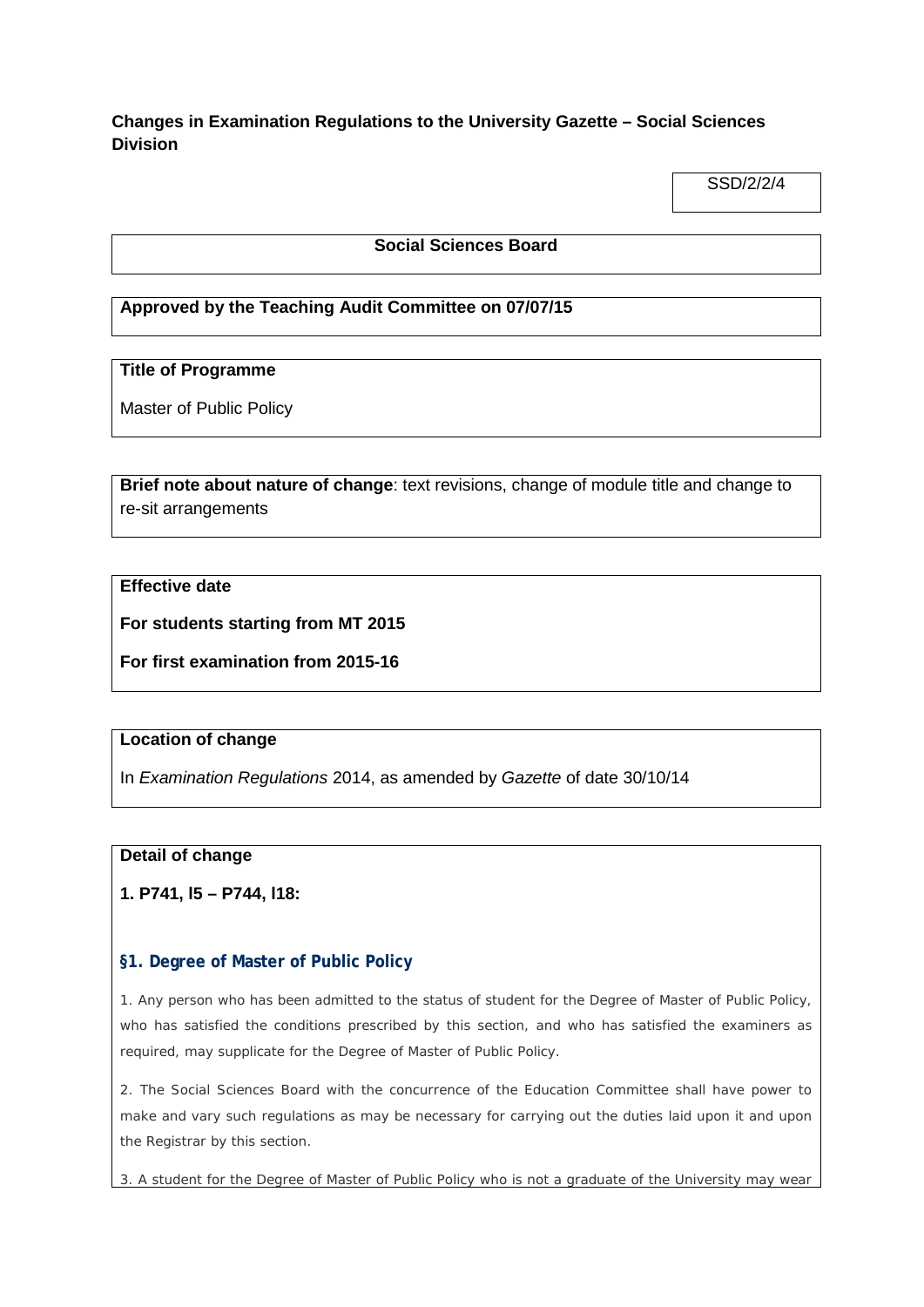the same gown as that worn by Students for the Degree of Doctor of Philosophy.

#### **§2. Admission of Candidates**

1. A candidate seeking admission as a Student for the Degree of Master of Public Policy shall apply to the **Blavatnik School of Government (BSG)** Graduate Studies Committee. Candidates for admission shall be required to provide such information as the committee may determine from time to time by regulation. Applicants shall in addition be required to undertake such other tests and meet such conditions as, subject to the approval of the Social Sciences Board, the committee may determine by regulation.

2. No person shall be admitted as a Student for the Degree of Master of Public Policy under these provisions unless he or she is also a member of some-a college, hall, or other approved society, and unless the application for admission as a Student for the Degree of Master of Public Policy has the approval of that society. The Academic Director shall forward the application to the candidate's society or to the society to which the candidate wishes to apply for membership, as appropriate; and admission by the committee shall be conditional upon admission by an approved society.

3. A student registered for any other higher degree or diploma in the University may apply for transfer to the status of Student for the Degree of Master of Public Policy. The committee shall have power to make such transfer, provided that it is satisfied that the student is well qualified and well fitted to undertake the course of study for which application is made, and that the application has the support of the candidate's society. A candidate who transfers status in this way shall be reckoned as having held the status of Student for the Degree of Master of Public Policy from the time of admission to his or her previous status, unless the committee shall determine otherwise.

### **§3. Supervision of Students**

1. Every candidate on admission as a Student for the Degree of Master of Public Policy shall be placed by the BSG Graduate Studies Committee under the supervision of a member of the University or other competent person selected by the committee, and the committee shall have power for sufficient reason to change the supervisor of any student or to arrange for joint supervision by more than one supervisor, if it deems necessary.

2. It shall be the duty of the supervisor of a student entered upon a course of study to direct and superintend the work of the student, to meet the student regularly, and to undertake such duties as shall be from time to time set out in the Divisional Board's memorandum of quidance for students and supervisors.relevant Policy issued by the Education Committee.

3. The supervisor shall submit a report on the progress of a student to the committee three times a year, and at any other time when the committee so requests or the supervisor deems expedient. The supervisor shall communicate the contents of the report to the student on each occasion that a report is made, so that the student is aware of the supervisor's assessment of his or her work during the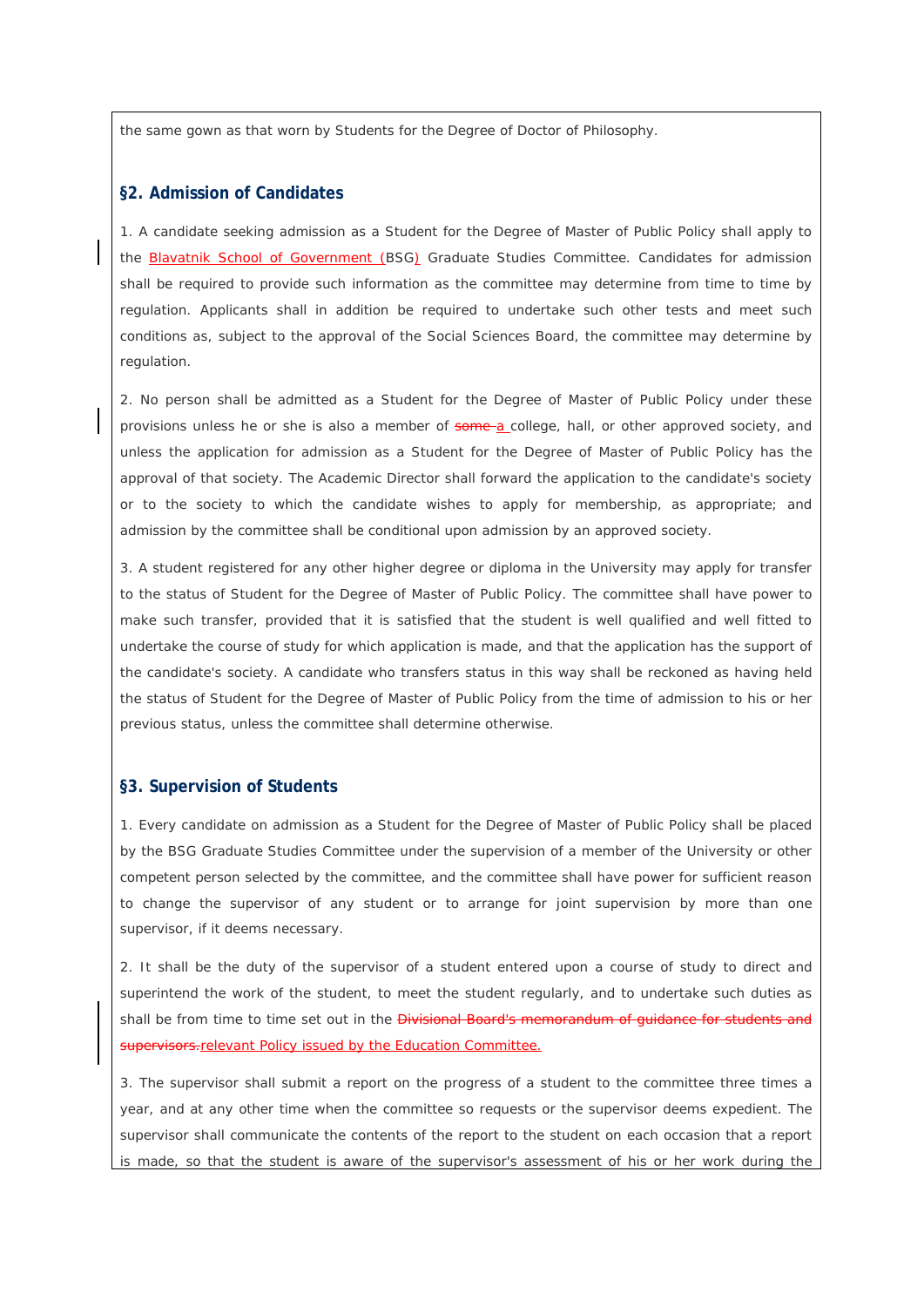period in question. In addition, the supervisor shall inform the committee at once if he or she is of the opinion that the student is unlikely to reach the standard required for the Degree of Master of Public Policy.

4. It shall be the duty of every Student for the Degree of Master of Public Policy to undertake such guided work and to attend such seminars and lectures as his or her supervisor requests; to attend such meetings with his or her supervisor as the supervisor reasonably arranges; and to fulfil any other requirements of the Divisional Board as set out in the relevant Policy issued by the Education Committee.its memorandum of guidance for students and supervisors.

#### **§4. Residence and other Requirements**

1. No full-time Student for the Degree of Master of Public Policy shall be granted leave to supplicate unless, after admission, he or she has kept statutory residence and pursued his or her course of study at Oxford for at least thirty-two weeks.

2. No full-time Student for the Degree of Master of Public Policy shall retain that status for more than six terms in all.

3. A Student for the Degree of Master of Public Policy shall cease to hold that status if:

(*a*) he or she shall have been refused permission to supplicate for the Degree of Master of Public Policy;

(*b*) the BSG Graduate Studies Committee shall, in accordance with provisions set down by regulation by the Divisional Board, and after consultation with the student's society and supervisor, have deprived the student of such status;

(*c*) he or she shall have been transferred under the relevant provisions to another status; or

(*d*) he or she shall not have entered for the relevant examination within the time specified under this sub-section.

#### **§5. Examination of Students**

1. The examination for the Degree of Master of Public Policy shall be under the supervision of the BSG Graduate Studies Committee. The subjects of each examination shall be determined by regulation by the committee, which shall have power to arrange lectures and courses of instruction for the assessment. The assessment shall consist of:

(*a)* course assignments;

(*b*) written examinations;

(*c*) written reports on a summer project approved by the committee; and

(*d*) an oral examination; provided that the committee shall have power by regulation to authorise the examiners to dispense individual candidates from the oral examination. This provision notwithstanding,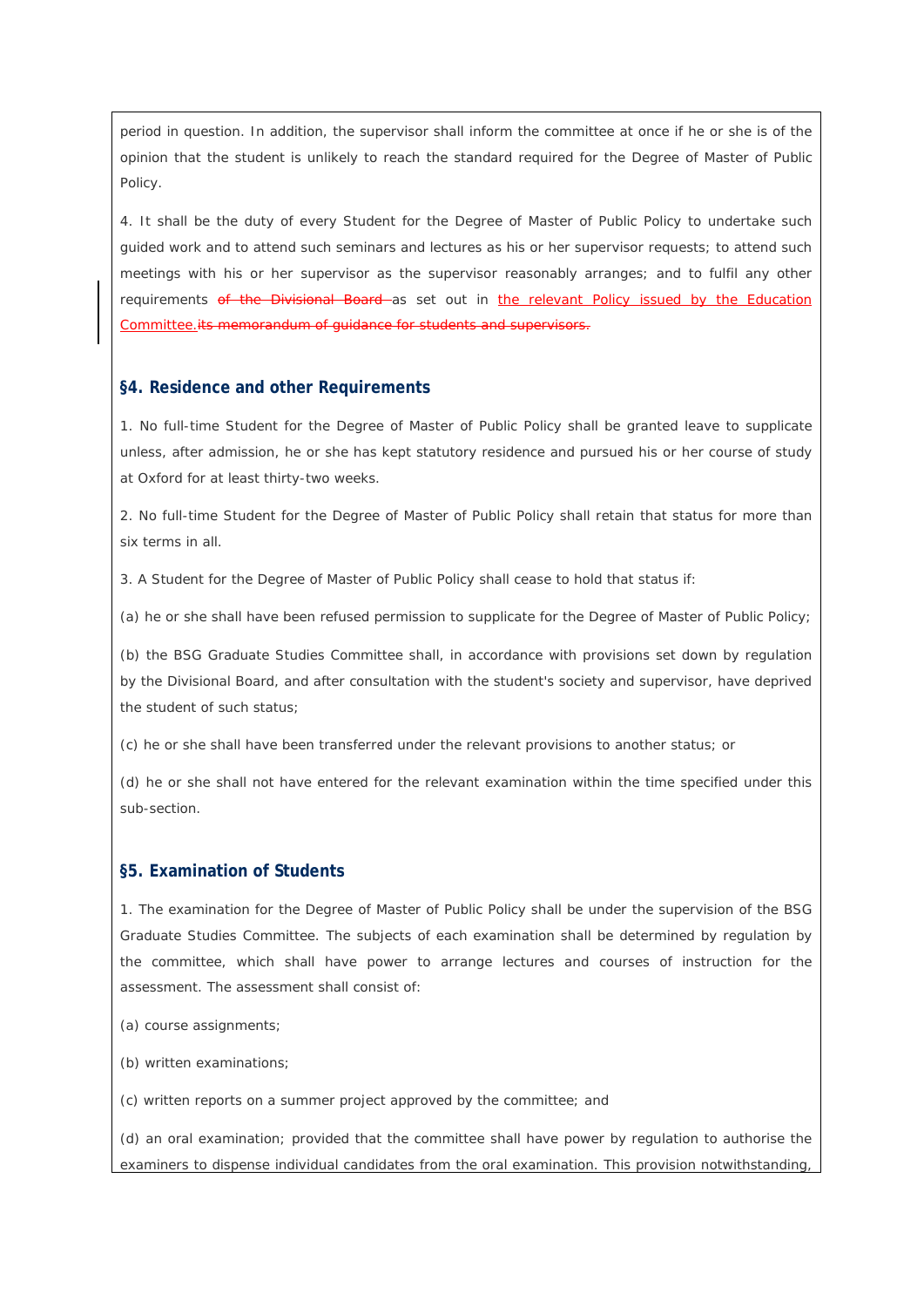the examiners may, if they deem expedient, set a candidate a further written examination after examining the candidate orally.

2. No candidate shall be permitted to take an examination under the preceding clause unless he or she has been admitted as a candidate for the examination in question by the committee and has satisfied any other conditions prescribed in the regulations for that course.

3. Unless otherwise provided in this sub-section, the number and distribution of examiners shall be as set out in the relevant regulation.

4. A candidate who has failed to satisfy the examiners in the examination may enter again on one, but not more than one, subsequent occasion for that part of the examination which he or she failed.

#### SPECIAL REGULATIONS

1. Candidates must follow for at least three terms a course of instruction in Public Policy. Candidates must complete:

(*a*) all courses from the Schedule, and satisfy the examiners in the assignment and/or examination associated with each course;

(*b*) two electives. Candidates must satisfy the examiners in the assignment/examination/written report associated with each course, the list of electives to be published annually by the BSG Graduate Studies Committee before the first Monday of Hilary Term;

(*c*) a summer project. Candidates must satisfy the examiners in the written report associated with the summer project;

(*d*) candidates may be required to attend an oral examination on any of the above.

2. Assignments and written reports on projects must be presented not later than the time and date stipulated for each exercise; these will be published by the BSG Graduate Studies Committee before the first Monday of each term in which the assignment or project must be undertaken. The required number of copies must be delivered to the Examination Schools, and addressed to the Chair of Examiners for the Masters inof Public Policy, c/o Examination Schools, High Street, Oxford.

3. The examiners may award a distinction for excellence in the whole examination to candidates for the Degree.

4. In exceptional circumstances, a candidate wishing to take an examination later than the one to which he or she has been admitted may do so by application to the Chair of Examiners, via his or her College Senior Tutor or Tutor for Graduates.

5. Candidates are permitted on only one occasion to resubmit or retake failed assessment items on any on which they have failed to achieve the required standard. If a candidate receives a failing mark for any of the summative assessments, they may resubmit or retake the assessment on one further occasion as set out in the course handbook.